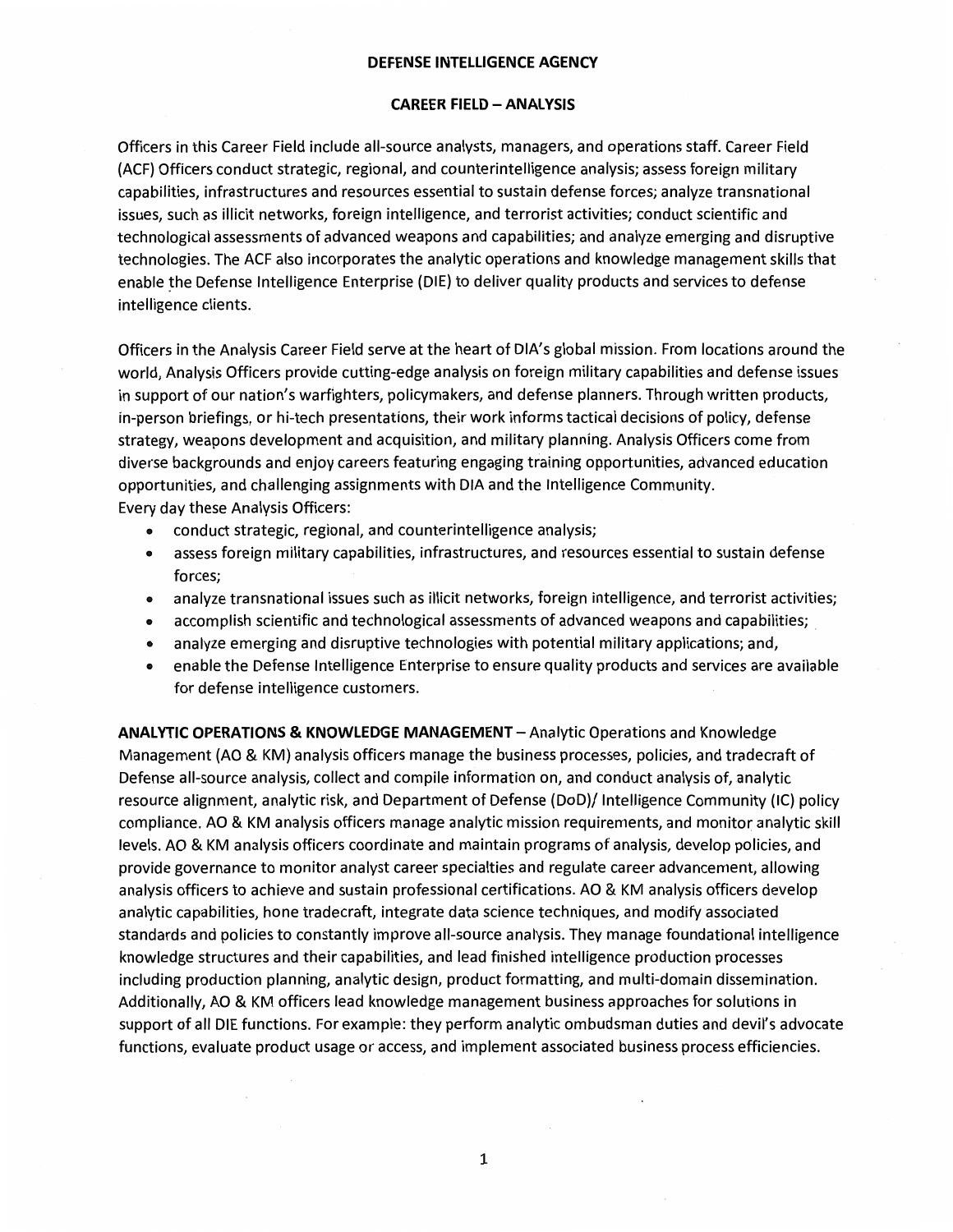### **CAREER FIELD - ANALYSIS**

Analytic Operations and Knowledge Management Officers ensure mission success by establishing and overseeing business processes for all-source analysis that help guarantee strong analytic tradecraft, analytic resource alignment, and DoD/IC policy compliance. Their responsibilities include:

- Collecting and compiling information on, and conducting analysis of, analytic resource alignment, analytic risk, and Department of Defense (DoD)/lntelligence Community (IC) policy compliance
- Managing analytic mission requirements, monitoring analytic skill levels, and coordinating and maintaining programs of analysis
- Developing policies and providing governance to monitor analyst career specialties, to manage analyst career advancement, and to achieve and maintain analyst professional certification
- Driving the constant improvement of all-source analysis by evolving analytic capabilities and tradecraft; integrating data science techniques; and modifying associated standards and policies
- Managing foundational intelligence knowledge structures and capabilities
- Leading finished intelligence production processes to include production planning, analytic design, product formatting, and multi-domain dissemination
- Evaluating analytic assessment quality and tradecraft compliance
- Developing, adapting, and disseminating tradecraft. Performing analytic ombudsman and devil's advocate functions
- Evaluating product usage, capability access, and associated business process efficiencies
- Leading Knowledge Management business approaches for solutions to all functions for the Defense Intelligence Enterprise

Career Specialty Definition and Competencies

Develops and maintains analytic tradecraft, standards and policy. Manages analytic requirements, intelligence planning, and production processes. Provides analytic metrics and program assessments.

**COUNTERINTELLIGENCE & TRANSNATIONAL** - Counterintelligence & Transnational (Cl & T) analysis officers perform all-source analysis on foreign intelligence activities, illicit trafficking, terrorism, piracy, state and non-state weapon transfers, and threat finance. They analyze foreign intelligence's capabilities, activities, tactics, techniques and procedures (TTPs), and intent to conduct intelligence operations or commit sabotage against U.S. defense related facilities, systems, operations, or plans. Cl & T analysis officers assess regional or transnational terrorist group's intent and capability to threaten US interests. They evaluate evidence of state or non-state actor sponsorship of, or affiliation with, terrorists or drug traffickers. They also identify significant foreign illicit or proliferation networks, their leadership, operations, and the vulnerabilities of these networks. Cl & T analysis officers assess foreign government and its military's, counterdrug policies, capabilities, actions, and attitudes toward U.S.-backed counterdrug proposals and activities. They identify international drug trafficking linkages with international terrorism, antigovernment groups, and organized crime. They analyze the international movement of illicit goods or personnel, including those involved in terrorism and insurgency, narcotics, illegal migrants, human trafficking, Weapons of Mass Destruction (WMD), gray arms, and illicit state-to-state weapons transfers and the individuals, companies or networks controlling them. Cl & T analysis officers also assess the illegal seizure of property and personnel operating on the world's oceans or seas, as well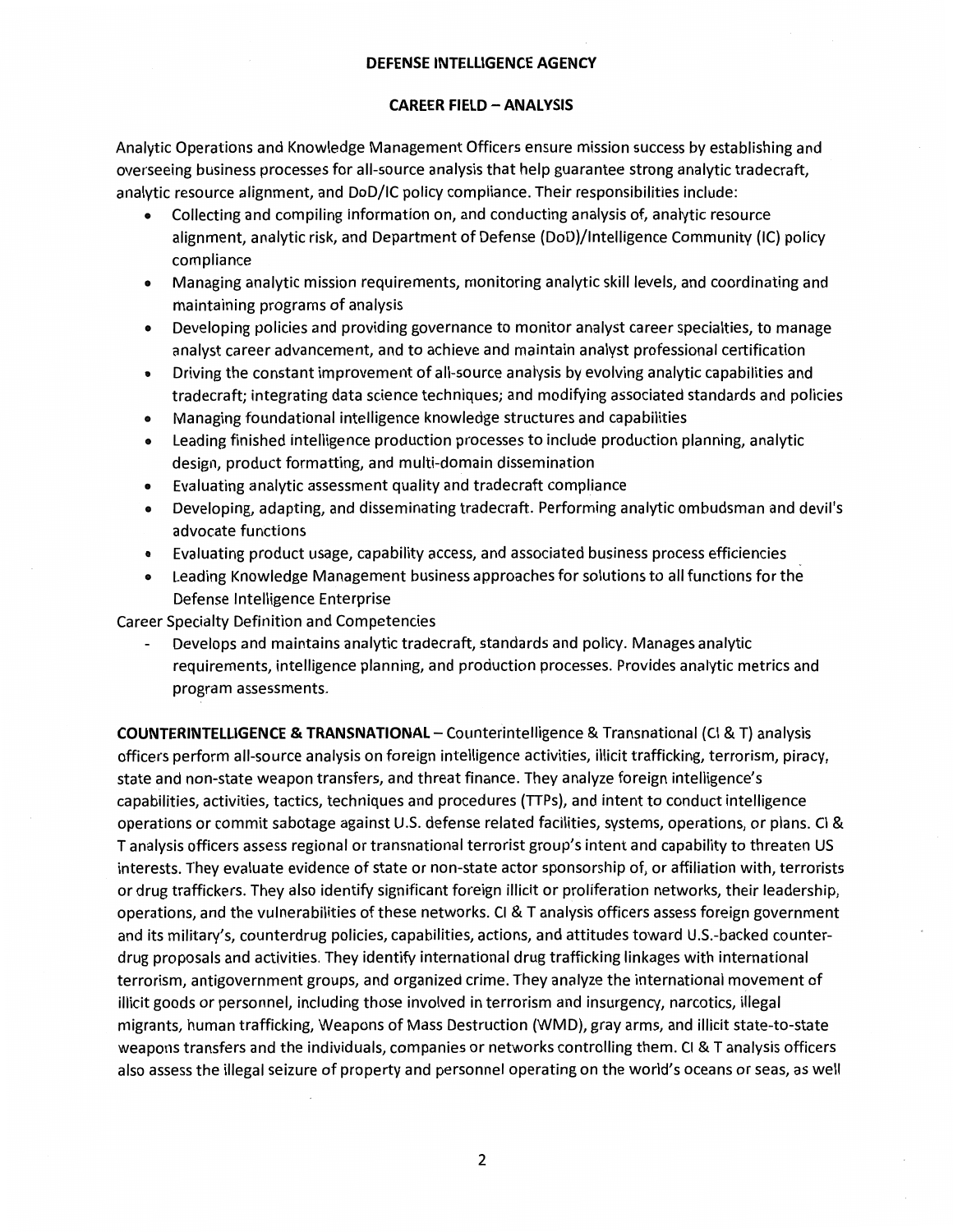# **CAREER FIELD -ANALYSIS**

as plans, intentions, procedures and operations of state and non-state actors to capture, or otherwise hold and exploit U.S. and allied personnel, remains, and/or property.

Counterintelligence and Transnational Officers work to disrupt and prevent foreign illicit transnational networks that facilitate terrorism, insurgencies, weapons proliferation, drugs, piracy, and human trafficking. Their responsibilities include:

- Analyzing foreign intelligence entity capabilities, activities, tactics, techniques, and procedures (TTPs) and intentions to conduct intelligence operations or sabotage US defense-related facilities, systems, operations, plans, and capabilities
- Assessing regional or transnational terrorists' or organizations' intent and capability to threaten US interests
- Evaluating evidence of state and non-state actor sponsorship of, or affiliation with, terrorists or drug traffickers
- Identifying significant foreign illicit and proliferation networks, their leadership, operations, and vulnerabilities
- Locating illicit drug production and processing facilities and assessing production yield, transshipment methods and routes, financing, and impact on US borders and US drug trade activity
- Assessing foreign government, especially military, counterdrug policies, capabilities, actions, and attitudes toward US-backed counter-drug proposals and activities
- Identifying international drug trafficking linkages with international terrorism, antigovernment groups, and organized crime
- Analyzing illicit international movement of goods or personnel, including those involved in terrorism and insurgency, narcotics, illegal migrants, human trafficking, Weapons of Mass Destruction (WMD), gray arms, and illicit state-to-state weapons transfers; and the individuals, companies or networks controlling them
- Evaluating crimes or other unlawful interference with vessel operations committed against ships, boats, and mobile resource exploration or exploitation vessels operating on the world's oceans or seas
- Assessing plans, intentions, procedures, and operations of state and non-state actors to capture, or otherwise hold and exploit, US and allied personnel or their remains

Career Specialty Definition and Competencies

Demonstrates knowledge in the function, structure, relationships, patterns, connectivity, and other factors related to illicit trafficking, terrorism, piracy, illicit weapon transfers, financial, and foreign intelligence threats and activities. Assesses transnational and foreign intelligence capability, criticality, vulnerability, and intentions to identify, deny, disrupt, destroy, or defeat threat systems and networks.

**INFRASTRUCTURE & RESOURCES** - These Analysis Officers accomplish all-source analysis of transportation, energy, water and telecommunications infrastructure, no-strike facilities (diplomatic, educational, religious and culturally significant facilities), logistics facilities, physical vulnerability, defense economics and industry, and underground facilities. Infrastructure & Resource Analysis Officers analyze the framework of foreign interdependent infrastructure networks and systems (transportation, energy, and telecommunications) providing services and products essential to national security and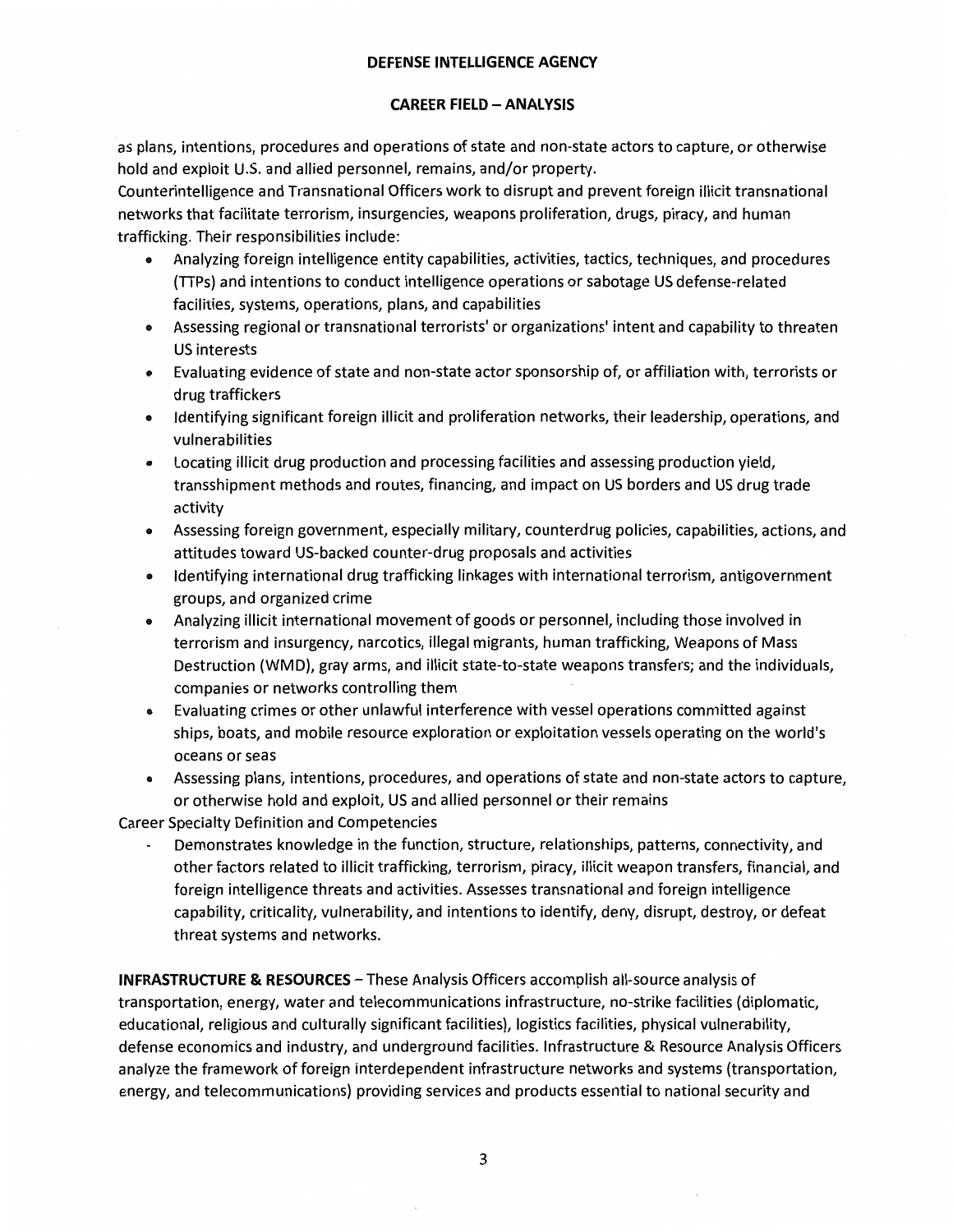#### **CAREER FIELD - ANALYSIS**

defense. They detect, analyze, characterize, and monitor underground facilities used by adversarial countries and non-state actors to protect and conceal critical assets, including WMD, ballistic missiles, military command and control, the relocation of leadership, forces, and strategic industries. These Analysis Officers identify functionally critical components of industries, infrastructure networks, and facilities; determine the mechanism for damaging these critical components to desired levels; and develop vulnerability assessments and weapon effects on targets in direct support of employment planning, execution, battle damage assessment (BDA), and munitions effectiveness assessment activities. Infrastructure & Resource Analysis Officers assess foreign defense economics affecting a country's ability to support defense programs, their arms acquisition efforts, and military or civilian infrastructure development. They evaluate a foreign country's current and future ability to develop, equip, sustain, and employ its military forces, including research, development, and the production of weapon systems and military equipment and cooperative arrangements with foreign defense industries; and reliance on foreign technologies. They provide analysis on no-strike facilities to operational planners and assess the effects of geography, population, natural resources (food and water), and environment on military operations, hazards to military forces, and challenges to stability.

Infrastructures and Resources Officers specialize in transportation, energy and telecommunications infrastructure, logistics facilities, physical vulnerability, defense economics and industry, and underground facilities. Their responsibilities include:

- Analyzing the framework of foreign interdependent infrastructure networks and systems (transportation, energy, and telecommunications) providing services and products essential to national security, defense, and society
- Detecting, analyzing, characterizing, and monitoring underground facilities used by adversarial countries and non-state actors to protect and conceal critical assets including Weapons of Mass Destruction (WMD), ballistic missiles, military command and control, leadership relocation, military forces, and strategic industries
- Identifying functionally critical components of industries, infrastructure networks, and facilities; determining the mechanism for damaging these critical components to desired levels; developing vulnerability assessments and weapon effects on target vulnerability in direct support of employment planning, execution, battle damage assessment, and munitions effectiveness assessment activities
- Assessing foreign defense economics that affect a country's ability to support defense programs, arm acquisition efforts, and military or civilian infrastructure development
- Evaluating a foreign country's current and future ability to develop, equip, sustain, and employ its military force to include research, development, and production of weapon systems and military equipment, cooperative arrangements with foreign defense industries, and reliance on foreign technologies

### Career Specialty Definition and Competencies

Demonstrates knowledge and understanding of foreign military-civilian physical, energy and telecommunications infrastructure, industrial base, resources, networks, and interdependencies to inform decisionmaking. Assesses infrastructure's ability to develop, manufacture, support, employ, and protect political/military strategic goals. Identifies vulnerabilities and critical nodes of networks, configurations and interdependencies to limit or defeat those capabilities. Informs consumers of significant humanitarian, geographical, cultural, and resource issues.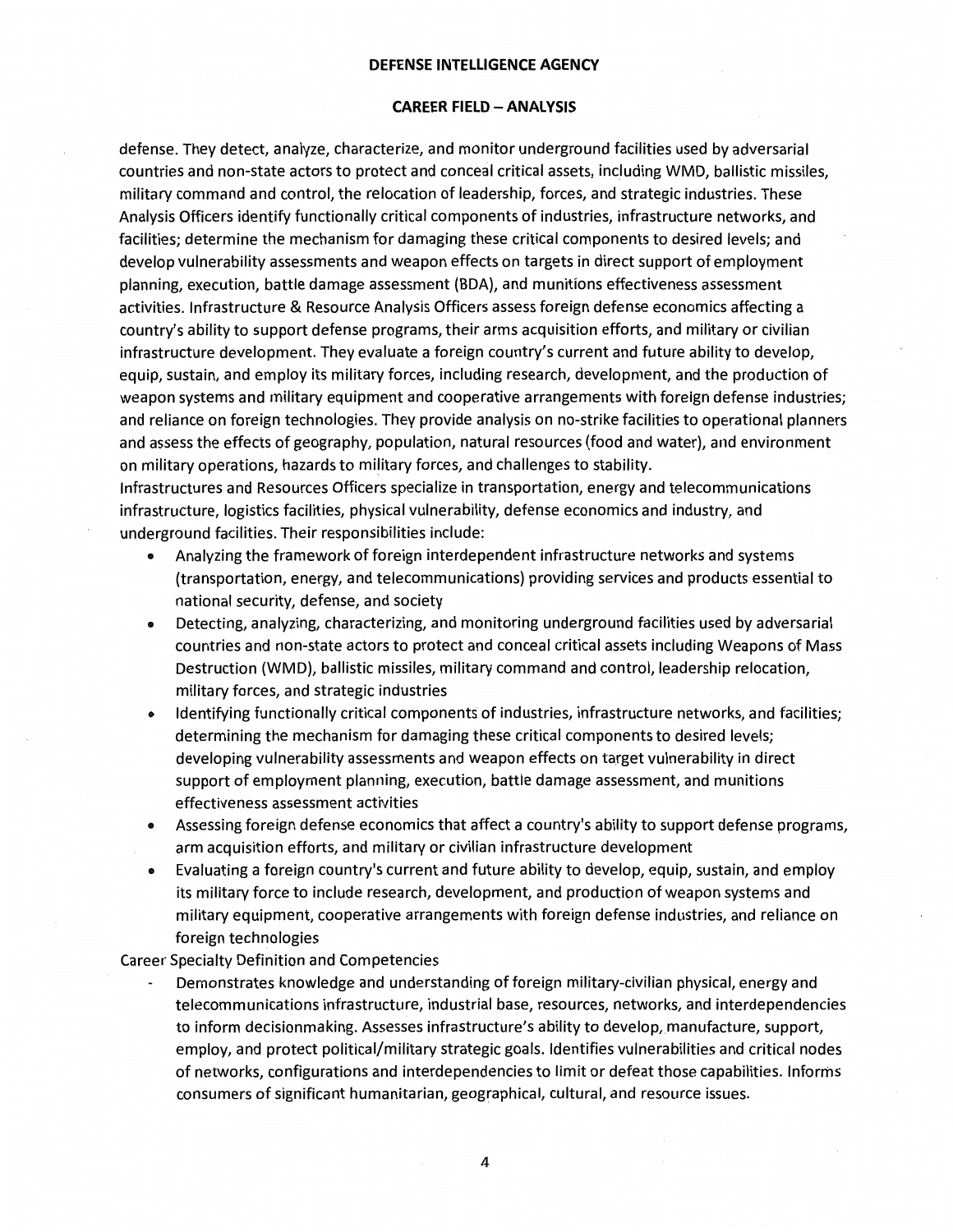#### **CAREER FIELD - ANALYSIS**

**MILITARY CAPABILITIES** - Military Capabilities (MILCAP) analysis officers provide all-source analysis of foreign capabilities to fully coordinate and integrate military operations with elements of every military service component, e.g. air, ground, sea, space and cyberspace. They evaluate Joint Force doctrine, plans, policy, force structure, and the training and resources of military services to perform current and future joint missions. They assess the goals of uniformed and civilian service-level leaders, their motivations, intentions, and capabilities/vulnerabilities, as well as their level of influence on nationallevel defense policies, plans, and decision-making. These analysis officers examine national civil-military authority and decision-making structures; national and military intelligence organizations; procedures and facilities used by state or non-state entity command authorities; and high command, general staff, or joint command's ability to command and control the armed forces. They evaluate current and future foreign services' capabilities in leadership, strategy, doctrine, intent, operational art, TTPs, and order of battle. MILCAP analysis officers evaluate the general purpose forces or mobile strategic force distribution within an area; assess the location of fixed/mobile headquarters, platforms, and forces, and their capability and readiness to perform their functions. MILCAP analysis officers identify and assess foreign strategic, operational, and tactical-level military denial and deception organizations; doctrine, programs, plans, and TTPs related to military strategy; and national security goals, indications and warning, weapon systems and programs; as well as military capabilities, arms control agreements, international inspection regimes and risk of technology compromise through dual-use sales/foreign targeting. Lastly, they evaluate the characteristics and capabilities of potential insurgent elements and non-state actors' ground military forces, and the extent of foreign support to antigovernment elements. MILCAP Officers are experts in the most fundamental defense intelligence specialty: the analysis of foreign military capabilities on the ground, on the ocean, and in the air, in space, and in cyberspace. Their responsibilities include:

- Specializing in Joint Forces doctrine, requirements, and capabilities; military leadership; national Command, Control, Communications, Computer, and Intelligence (C41); service capabilities; cyber; order of battle; operational readiness and disposition of forces; future force projections; military denial and deception; and, insurgent and irregular combat capabilities
- Analyzing foreign capability to conduct fully coordinated and integrated military operations using elements of different service components (air, ground, sea, and cyber).
- Evaluating Joint Force doctrine, plans, policy, force structure, training, and resources of military services to perform current and future join missions
- Assessing uniformed and civilian service-level leaders' goals, motivations, intentions, and capabilities/vulnerabilities, as well as their role and/or level of influence on national-level defense policies, plans, and decision-making
- Analyzing national civil-military authority and decision-making structures, national and military intelligence organizations, procedures, and facilities used by state or non-state entity command authorities, high command, general staff, or joint command(s) to command and control the armed forces
- Evaluating current and future Foreign Service capabilities (air, air defense, ground, naval, electronic, special operations, strategic missile, Weapons of Mass Destruction (WMD)-related, special police forces, cyber, etc.) in leadership; strategy; doctrine, intent; operational art; tactics, techniques, procedures (TTPs); and, order of battle
- Evaluating the general purpose forces/mobile strategic force distribution within an area.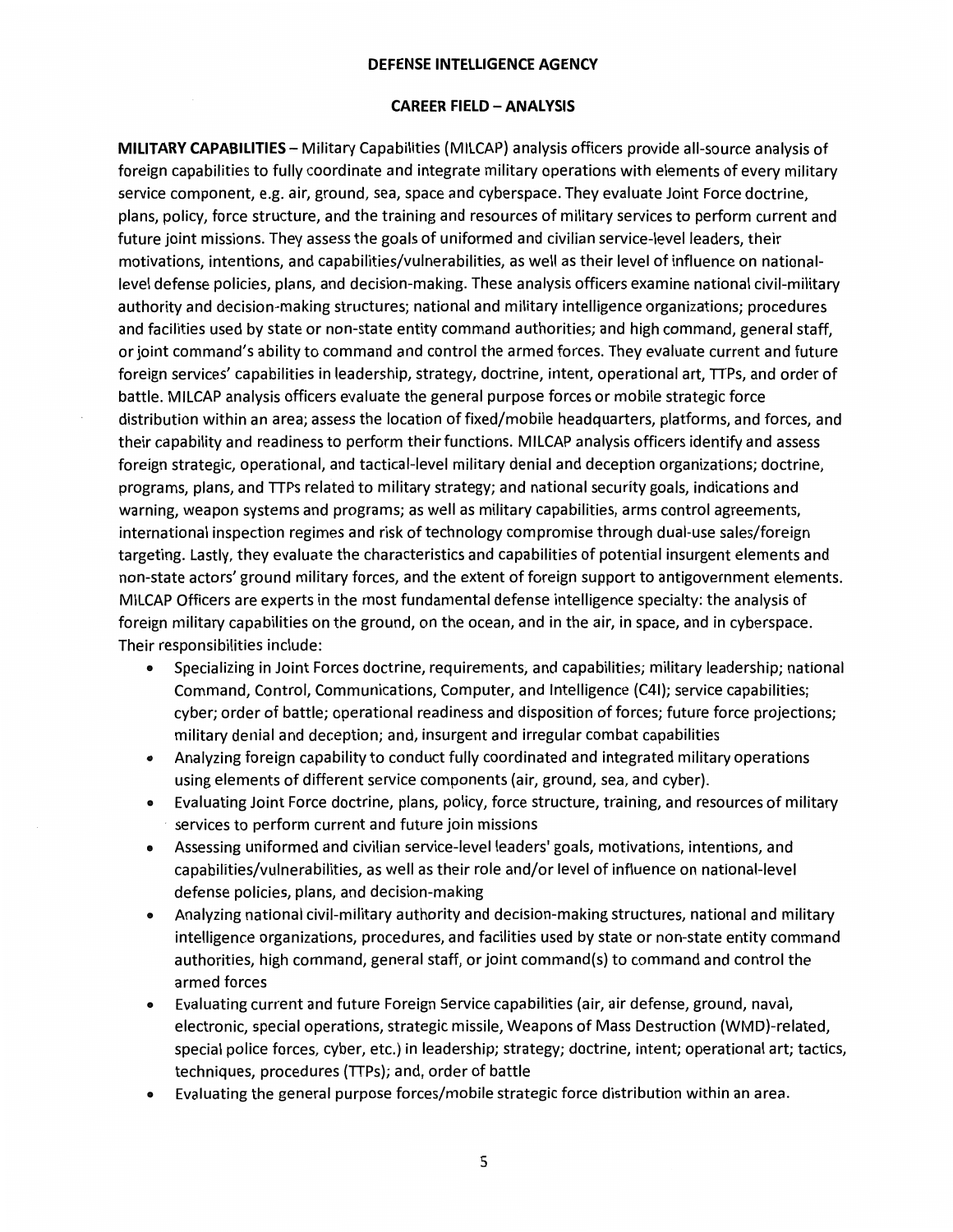### **CAREER FIELD -ANALYSIS**

- Assessing the location of fixed/mobile headquarters, platforms, and forces as well as the capability and readiness to perform its mission or functions
- Identifying and assessing foreign strategic, operational, and tactical-level military denial and deception organizations, doctrine, programs, plans, and TTPs related to military strategy and national security goals, indications, and warning, weapon systems, and programs, military capabilities, arms control agreements, and international inspection regimes
- Evaluating the characteristics and capabilities of potential insurgent elements and non-state actor ground military forces, including doctrine and TTPs, and the extent of foreign support to antigovernment elements

Career Specialty Definition and Competencies

Demonstrates knowledge and ability to evaluate current and future military forces (air, air defense, ground, naval, space, cyberspace, electronic, special operations, strategic missile, Weapons of Mass Destruction (WMD)-related, special police forces, etc.) capabilities, leadership, strategy, doctrine, intent, operational art, tactics, techniques, procedures (TTPs), and order of battle to inform decisionmaking.

**SCIENTIFIC & TECHNICAL INTELLIGENCE** - Scientific and Technical Intelligence (S& Tl) analysis officers provide all-source analysis on the design, characteristics, and performance of conventional weapons/systems, space/counterspace systems, Weapons of Mass Destruction (WMD) programs, emerging/disruptive technologies, the transfer of technology, and medical intelligence (MEDINT). These analysis officers assess current and future technical characteristics and the capabilities of foreign advanced and conventional military (and dual-use civilian) systems (weapons, platforms, sensors, countermeasures) in development or in operation, and their lethal effect when employed against U.S. or allied platforms and personnel. They analyze the research and development capabilities, programs, and infrastructure associated with foreign military systems, weapons/sensor testing and evaluation, production, and proliferation. They assess the developments and trends in foreign scientific and technical capabilities that affect future applications in military defense and national security with the intent to prevent technology surprise to U.S. and allied forces, or to further develop domestic defense. S& Tl analysis officers investigate foreign ballistic missile systems and the proliferation of missile systems or critical components, technology, production capability, specialty materials, or expertise to countries or groups hostile to U.S. national security interests. They assess information on foreign nuclear, biological, radiological, and chemical weapons programs and actors (including dual-use technologies and materials), focusing on proliferation of knowledge, technology, equipment, and materials to countries or terrorist groups who threaten U.S. or its interests. These analysis officers evaluate intelligence regarding capabilities and characteristics of foreign military offensive and defensive WMD weapons and warfare systems, those in operation or development. They assess the long-range future strategic environment, military forces, and key global and regional trends and actors to anticipate emerging challenges and opportunities for domestic defense development. Finally, S& Tl analysis officers analyze infectious diseases, chemical and radiation risks and countermeasures, medical science and technology developments, global health systems, and medical capabilities of state and non-state actors. Scientific and Technical Intelligence Officers serve on our nation's vanguard against scientific and technical threats by providing the systematic study and analysis of foreign capabilities in basic and applied research and engineering. Their responsibilities include: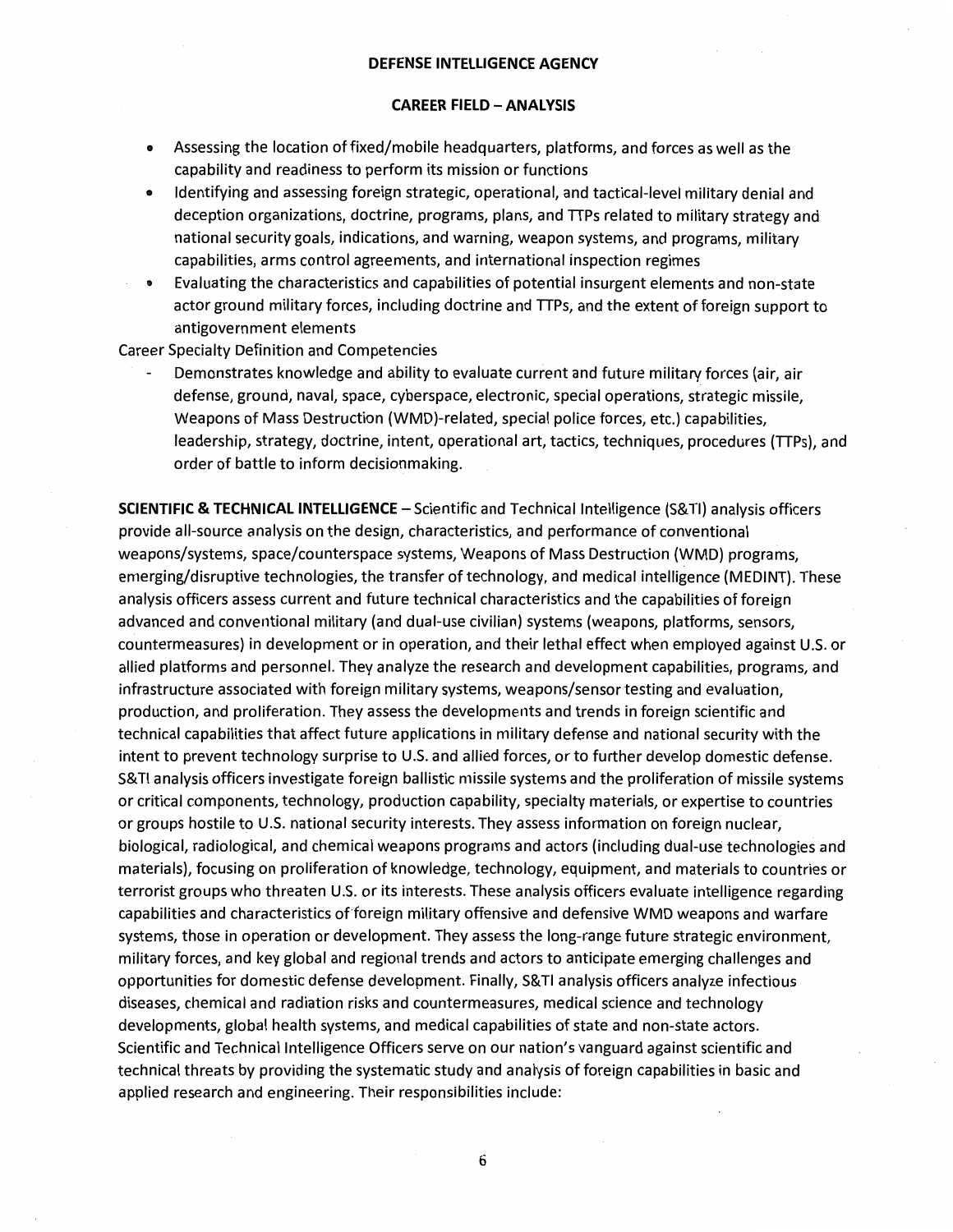### **CAREER FIELD -ANALYSIS**

- Specializing in conventional weapons/systems, space/counter space systems, Weapons of Mass Destruction (WMD) programs, emerging/disruptive technology, technology transfer, and medical intelligence
- Assessing current and future technical characteristics and capabilities of foreign advanced and conventional military (including dual use civilian) systems (weapons, platforms, sensors, countermeasures) in development, in operation, and actual lethal effect when employed in combat against US and allied platforms and personnel
- Analyzing research and development capabilities, programs, and infrastructure associated with foreign military systems, weapons/sensor testing and evaluation, production, and proliferation
- Evaluating technical characteristics, performance, signatures, capabilities, vulnerabilities, and employment of all systems, sensors, facilities, and hardware normally considered part of current and projected space/counter space platforms, programs, networks, and support systems
- Assessing the developments and trends in foreign scientific and technical capabilities that impact future applications in military defense and national security to prevent technology surprise to the US and allied forces, or provide opportunity of domestic defense development
- Analyzing foreign ballistic missile systems (including WMD payloads) and the proliferation of missile systems or critical components, technology, production capability, specialty materials, or expertise to countries or groups hostile to US national security interests.
- Assessing information on foreign nuclear, biological, and chemical weapons programs and actors (includes dual-use technology and materials) with focus on proliferation of knowledge, technology, equipment, and material related to countries or terrorist group who threaten US interests
- Evaluating intelligence on capabilities and characteristics of foreign military offensive and defensive WMD weapons and warfare systems, both operational and in development.
- Assessing the long-range future strategic environment, military forces, and key global and regional trends/actors to anticipate emerging challenges and opportunities to shape the future
- Analyzing infectious disease; chemical and radiation risks and countermeasures; medical science and technology developments; global health systems and capabilities of state and non-state actors

Career Specialty Definition and Competencies

Demonstrates knowledge and understanding of specific scientific or technological disciplines to conduct scientific and technological analysis. Demonstrates capability in analytic methods and resources used in scientific and technical intelligence. Assesses developments and trends in foreign scientific and technical capabilities that impact future applications in military defense and national security to prevent technology surprise to the U.S. and allied forces, or to provide the opportunity for domestic defense development. Assesses technical capabilities of current and future foreign weapons and their impact on U.S. and allied forces.

**STRATEGIC & REGIONAL ANALYSIS-** Strategic & Regional analysis officers evaluate military strategy, security goals, objectives, and doctrine at the national and operational levels of the military command structure; they analyze a foreign nation's defense plans, programs, and policies governing military force employment, deployment and readiness, and their rules of engagement. These analysis officers assess integrated national-level organizational and modernization plans and policies for future enhancement of

7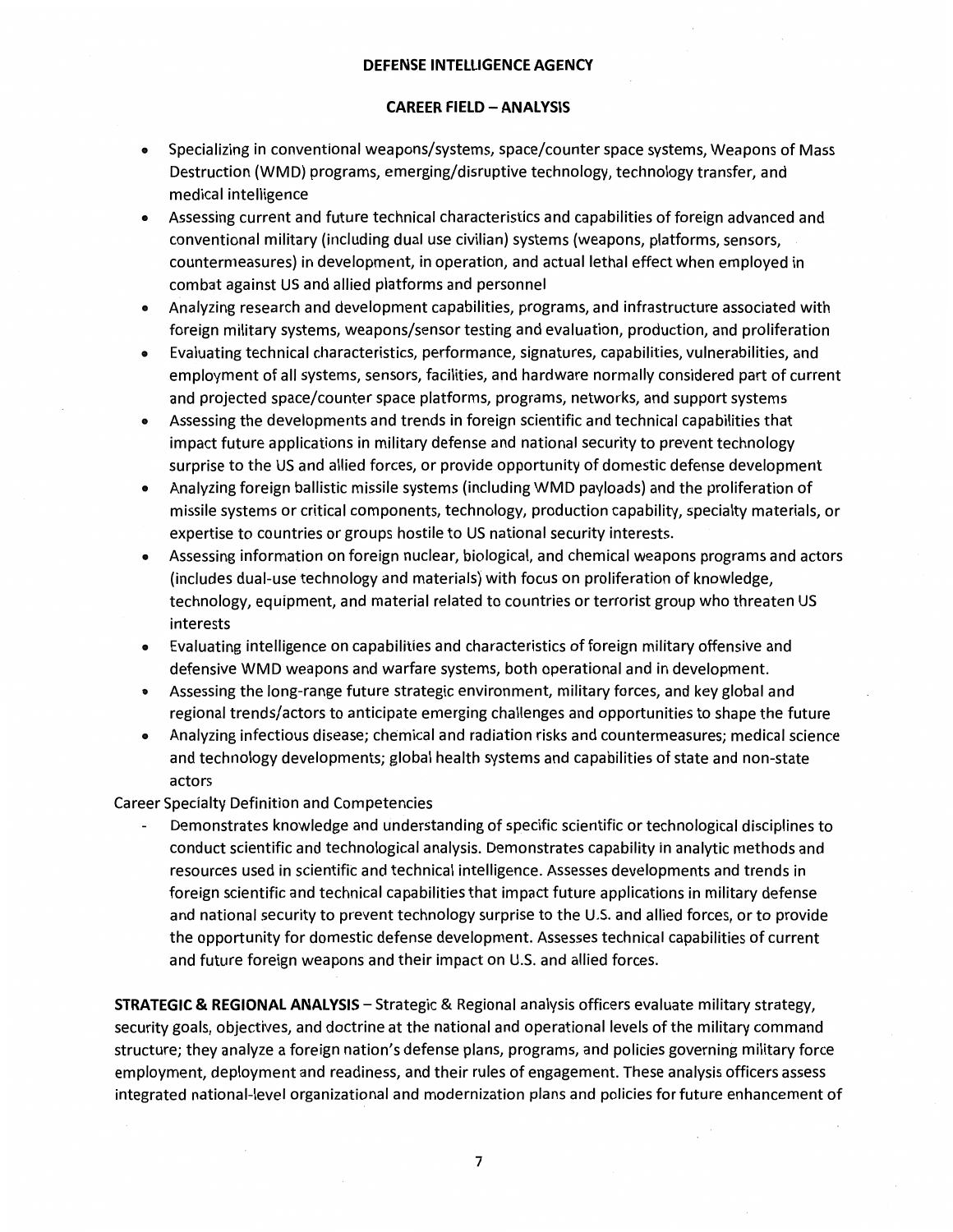#### **CAREER FIELD - ANALYSIS**

national ballistic missiles, ground, naval, and air defense forces. Strategic & Regional analysis officers evaluate the effect of arms limitations, force reduction agreements, or treaties on relevant military force balances, strategy and doctrine implications, and regional and strategic security. They identify and assess foreign defense decision-makers, policy-shapers and other influential persons whose actions and decisions have national significance. They analyze high-level foreign leaders' strategic plans, policies, motivations, and their associated impact on the national security decision making process, domestic and international policies, as well as national military structure. Strategic & Regional analysis officers identify and assess factors, conditions, or other influences that contribute to, or undermine, national and regional stability, indigenous groups, tribes, sub-state governments, or other entities that may affect U.S. national security interests or require immediate U.S. action. These analysis officers evaluate factors such as regional agreements, sanctions, embargoes, civil wars, and conflict. Strategic & Regional analysis officers warn of strategic changes with defense implications, potential conflicts, military operations, or other potential crises. Lastly, they analyze the social, cultural, and behavioral factors characterizing the relationships and activities of the population and individuals of interest in a specific region or operational environment.

Strategic and Regional Officers assess foreign national goals and intentions; defense doctrine and strategy; socio-cultural dynamics; and civilian and military leadership to provide early warning of potential conflicts, military operations, or other crises. Their efforts help determine what factors, conditions, or other influences affect U.S. national security interests and their responsibilities include:

- Evaluating military strategy, security goals, objectives, and doctrine at the national and operational levels of the military command structure
- Analyzing a foreign nation's defense plans, programs, and policies that govern military force employment, deployment and readiness, and rules of engagement
- Assessing integrated national-level organizational and modernization plans and policies for future enhancement of national ballistic missile, ground, naval, air, air defense, space, and cyber forces. Evaluating the effect of arms limitations and force reduction agreements and treaties on relevant military force balances, strategy and doctrine implications, and regional and strategic security
- Identifying and assessing foreign defense decision-makers and policy-shapers (Defense Chiefs/Ministers, Deputies) and influential persons whose actions and decisions have national significance
- Analyzing the strategic plans, intentions, policies, and motivations of high-level foreign leaders and their impact on the national security decision-making process, domestic and international policies, and the national military structure
- Identifying and assessing factors, conditions, or other influences that contribute to or undermine national and regional stability, leading to or perpetuating hostilities within a nationstate, or among nations, indigenous groups, tribes, sub-state governments, and other entities that would affect US national security interests or require immediate US action
- Identifying and evaluating factors such as regional agreements, sanctions, embargoes, religious or ideological extremism, insurgencies, sanctuaries, civil war, and conflict
- Providing warning of strategic changes with defense implications, potential conflicts, military operations, or other potential crises